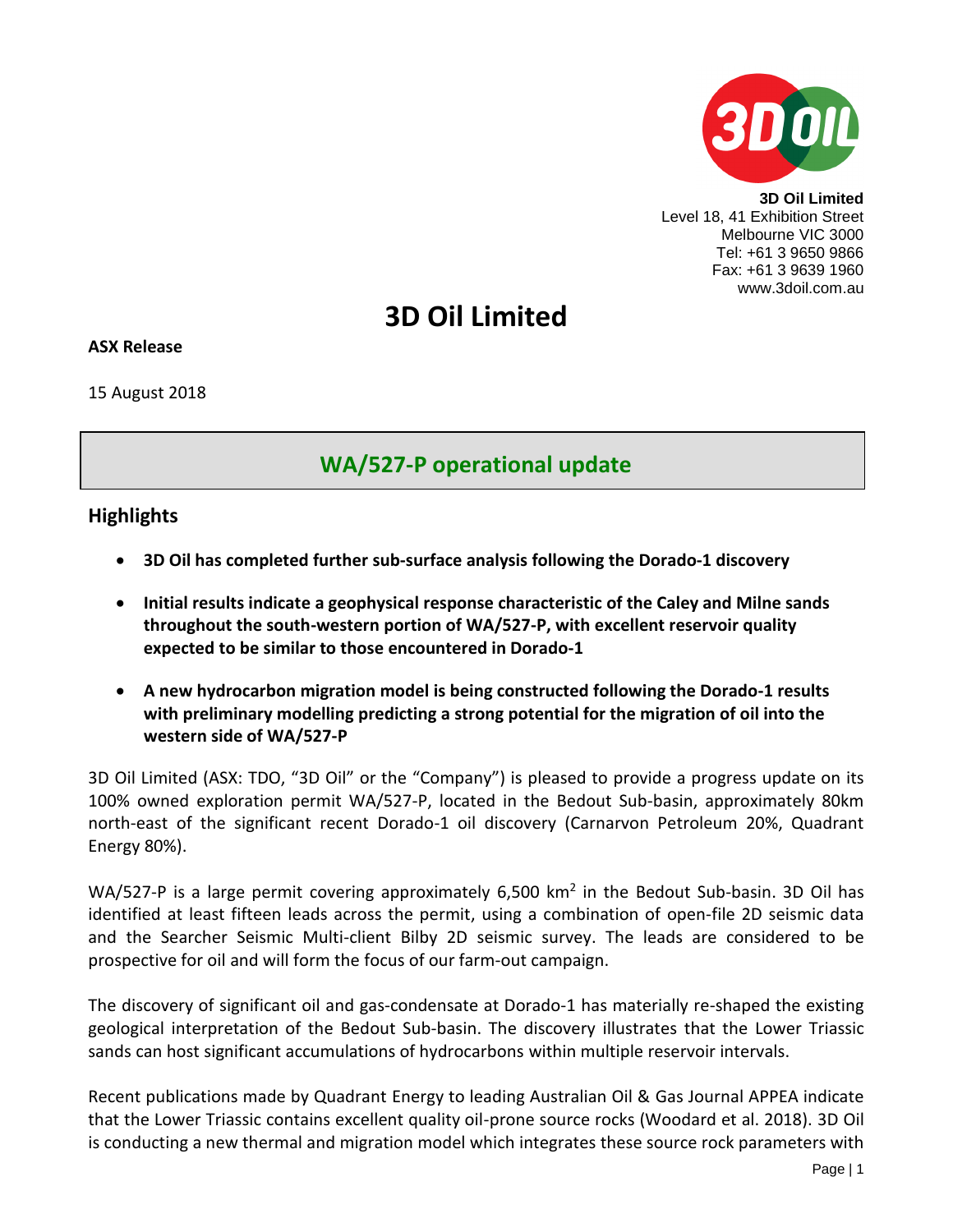the Dorado-1 results. The initial results from the migration model indicates the potential for significant hydrocarbon available to the western side of our adjacent 100%-owned permit WA/527-P, located along the margin of the Bedout Sub-basin.



**Figure 1: WA/527-P Location, recent oil & gas discoveries and the Basin Margin**

# **Geological overview**

The Bedout Sub-basin is located between the Northern Carnarvon and Browse basins, along the prolific northwest shelf of Australia. In recent years and exploration campaign by the Quadrant Energy, Carnarvon Petroleum (ASX: CVN) and Finder Exploration Joint Venture has resulted in the discovery of an exciting new petroleum system located in permits adjacent to 3D Oil's 100%-owned WA/527-P.

The Dorado-1 well confirmed the presence of good quality and hydrocarbon bearing reservoir sands within multiple intervals of the Lower Triassic including the Caley, Baxter, Crespin and Milne members with a total aggregated net pay of 132m (refer to the Carnarvon ASX release dated 8 August 2018). This supports 3D Oil's existing interpretation that reservoir quality towards the margin of the basin, situated within an analogous setting to WA/527-P would be high, but also proves the presence of multiple competent sealing units. It is still uncertain as to how far this configuration extends along the basin margin, however, 3D Oil's licensed subset of the Bilby 2D Multi-Client Survey indicates that high amplitude reflectors characteristic of the Caley and Milne members exist within WA/527-P. Figure 2 illustrates a cross-section of the reservoir sands in the Lower Triassic, importantly the western side of WA/527-P is considered to be within an analogous setting to the Keraudren-1 well.

Adrian Cook, Managing Director of Carnarvon Petroleum stated yesterday "the oil in Dorado and potentially adjacent structures will now become our immediate focus. And we expect this to be highly profitable for shareholders in due course."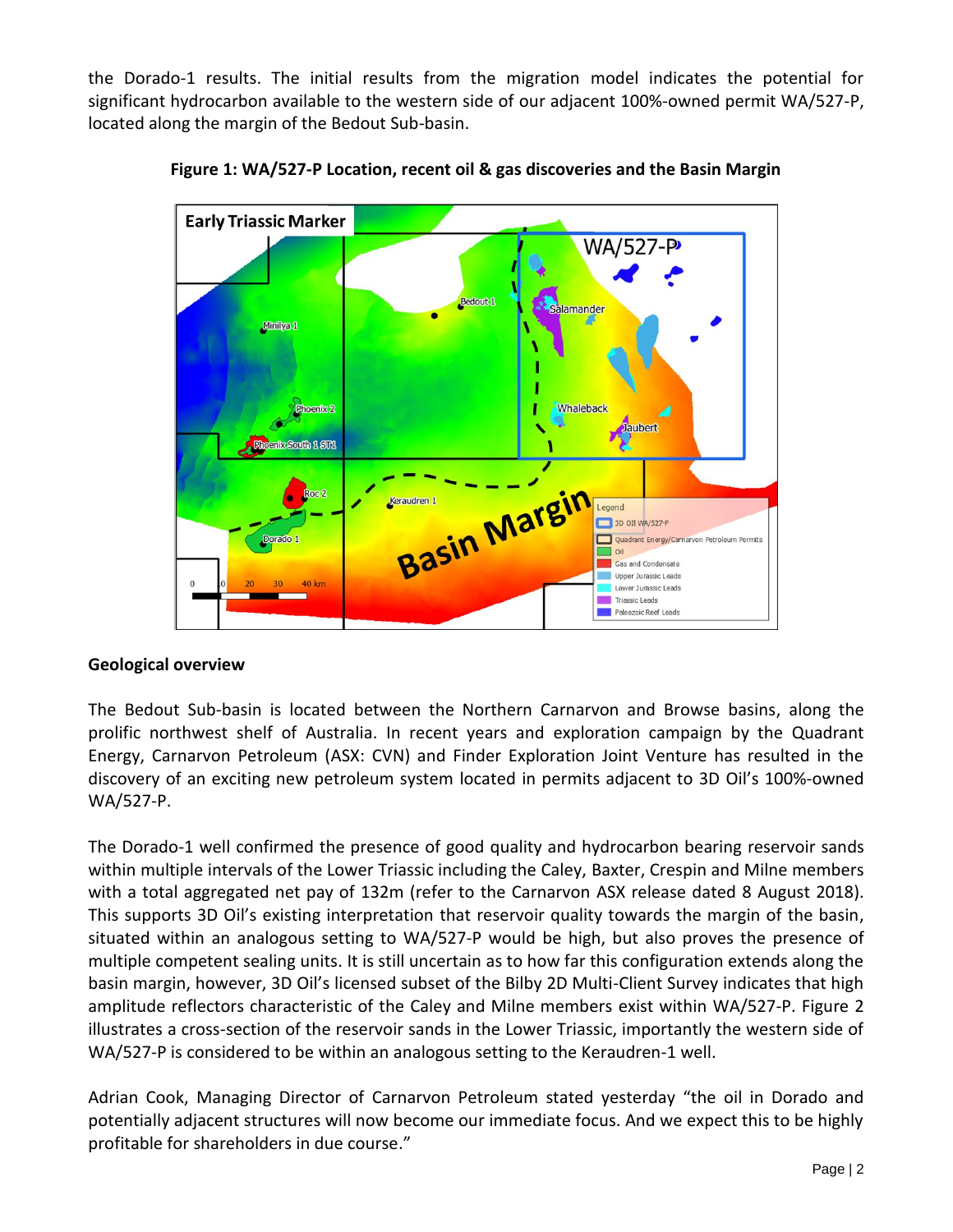

**Figure 2: Triassic potential of the Bedout Sub-basin (Woodard et al. 2018)**

In addition to the prospective Lower Triassic play, 3D Oil has identified multiple leads within other play levels (Figure 3). These include a series of apparent Paleozoic carbonate build-ups present within the eastern side of the acreage and multiple targets within the shallower Jurassic section.



**Figure 3: WA/527-P Leads**